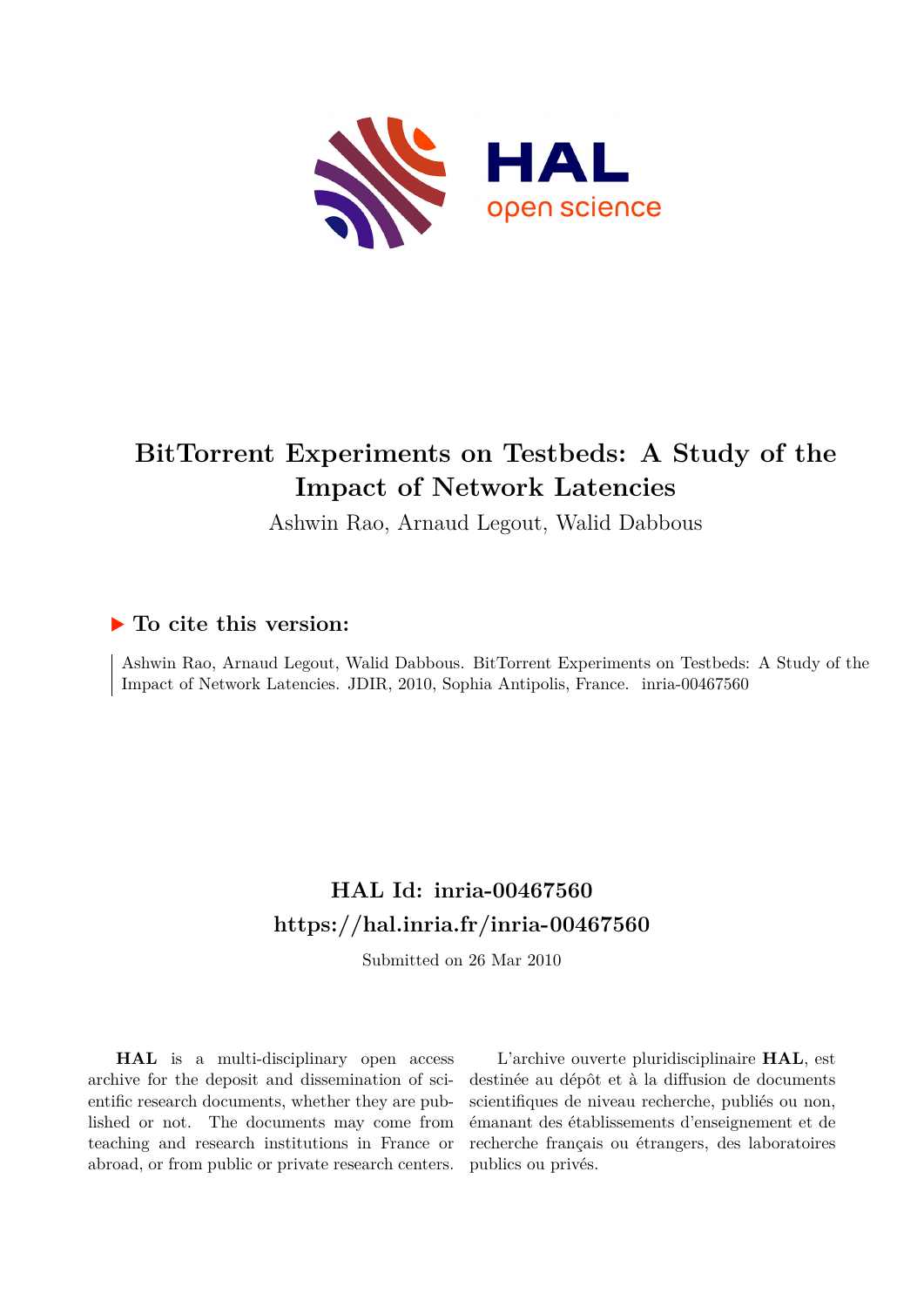# BitTorrent Experiments on Testbeds: A Study of the Impact of Network Latencies

Ashwin Rao, Arnaud Legout, and Walid Dabbous INRIA, France. {ashwin.rao, arnaud.legout, walid.dabbous}@inria.fr

*Abstract***—In this paper, we study the impact of network latency on the time required to download a file distributed using BitTorrent. This study is essential to understand if testbeds can be used for experimental evaluation of BitTorrent. We observe that the network latency has a marginal impact on the time required to download a file; hence, BitTorrent experiments can performed on testbeds.**

#### I. INTRODUCTION

Testbeds such as PlanetLab and Grid5000 are widely used to study the performance of communication protocols and networking applications. One commonly used practice while performing experiments on such testbeds is to run multiple instances of the application being studied on the same machine. However, one primary shortcoming of this approach is the absence of any network latency between the instances of the application running on the same machine. Further, in experiments involving more than one machine, the latency between the machines present in the same local area network (LAN) is negligible. In this paper we study the impact of network latency on the outcome of experiments that are performed on testbeds to evaluate the performance of BitTorrent.

The BitTorrent Protocol internally uses the Transmission Control Protocol (TCP) while distributing the content [\[1](#page-5-0)]. The steady-state throughput of TCP is function of the roundtrip time (RTT) [\[2](#page-5-0)]. Further, the slow start and congestion avoidance phase of TCP introduce a *ramp up period* which is required to attain a throughput equal to the minimum of the network throughput and the rate at which the application is sending data. This ramp up period is a function of the RTT and the rate at which the data is being uploaded. BitTorrent allows the users to limit the rate at which data is uploaded; as the time duration of an upload by a peer is in the order of seconds, we believe that the time required to transfer pieces of a file is not affected by such variations in the TCP throughput. Our experiments show that the RTT (and hence the latency) between the peers in the torrent has a marginal impact (less than 15%) on the time required to download a file.

The details of the methodology and the tools used are presented in Section II. We initially assume the latency between any two peers in the torrent to be the same (*homogeneous latency*); the impact of homogeneous latency on the time required to download a file are presented in Section [III](#page-3-0). The results without this assumption are presented in Section [IV,](#page-4-0) followed by the conclusions in Section [V](#page-5-0).

#### II. METHODOLOGY

In this paper we use the terminology used by the BitTorrent community. A *torrent*, also known as a BitTorrent session or a swarm, consists of a set of peers that are interested in having a copy of the given content. A peer in a torrent can be in two states: the *leecher* state when it is downloading the contents, and the *seed* state when it has a copy of the content being distributed. A *tracker* is a server that keeps track of the peers present in the torrent.

#### *A. Experiment Scenarios*

We consider a torrent consisting of one tracker and a finite number of peers; a few of these peers are seeds, while the rest of the peers are leechers. We assume that the peers remain in the torrent until all the leechers have finished downloading the file.

The metric used to study the impact of the network latency between the peers is the *download completion time*, the time required to the download the file distributed using BitTorrent. We use the following network topologies to evaluate the impact of latency on download completion time of a file.

- 1) *Homogeneous Latency.* The latency between any two peers in the torrent is the same in this network topology. This topology provides *an upper bound on the download completion time* when the maximum round trip time between the peers in a torrent is known. Further, this setting was used to give an insight on the threshold of the latency between the peers beyond which the latency affects the download completion time.
- 2) *Heterogeneous Latency.* The peers are grouped together to abstract Autonomous Systems (AS). We assume that the latency between any two peers in a given AS is the same and that all ASes are fully meshed. Further, we assume that the inter-AS latency is greater than the intra-AS latency; we also assume symmetric latency in the upload and download links within an AS and between ASes.

All the experiments were performed in a private torrent consisting of one tracker, one initial seed (henceforth called as the seed), and 300 leechers; these experiments were carried out on the Grid'5000 experimental testbed [[3\]](#page-5-0). A 50 MB file was distributed in this torrent where the upload rates of the leechers and the seed was varied from 10 kB/s to 100 kB/s. As shown in Figure [1,](#page-2-0) four machines with Linux as their operating system were used to run the instances of the peers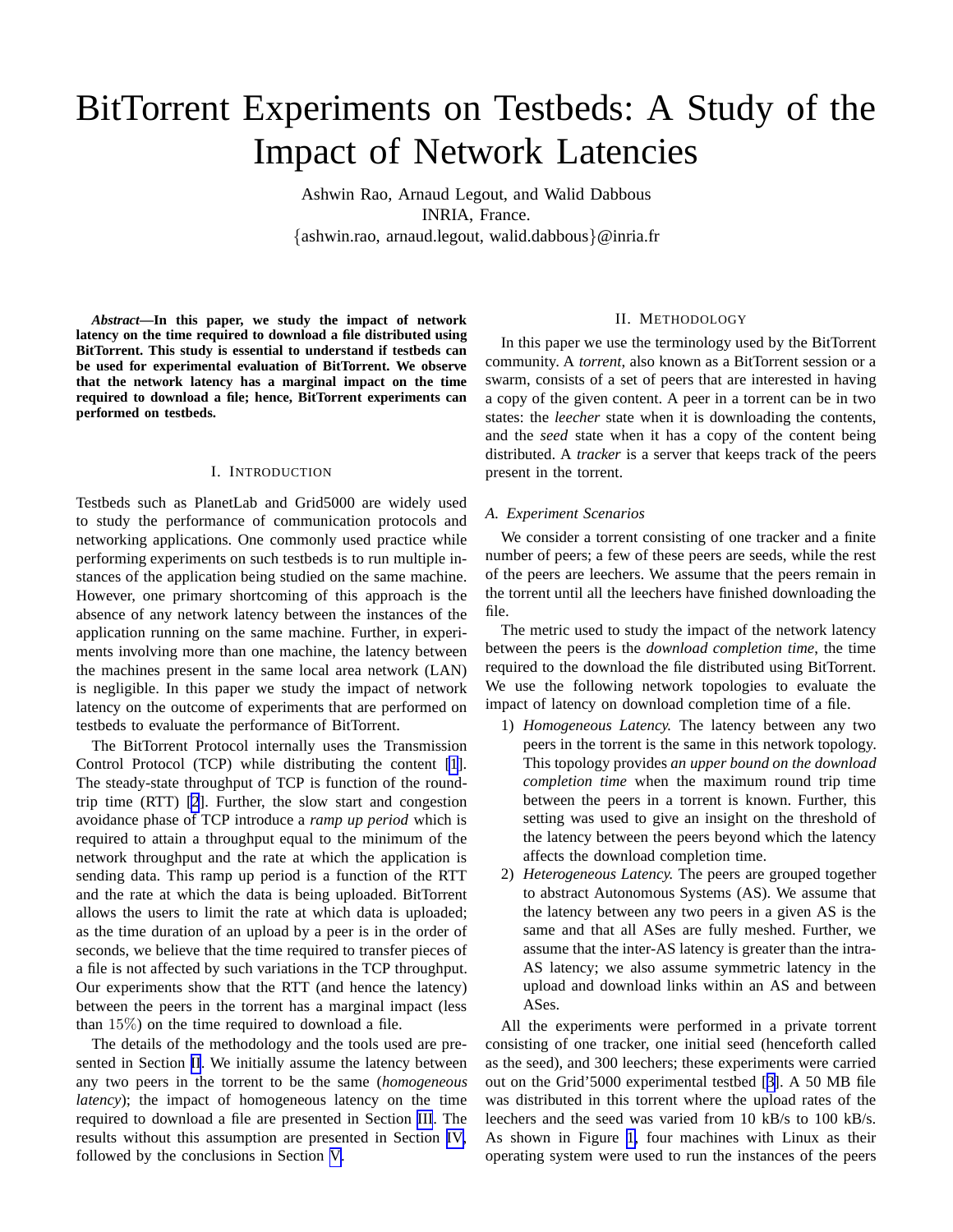<span id="page-2-0"></span>

Fig. 1: Topology of the peers in the machines used for the experiment. One machine for the tracker and the initial seed, and three machines each with one hundred leechers.



Fig. 2: Impact of the number of leechers running on a machine on the RTT estimate of TCP. Error bars indicating the  $5<sup>th</sup>$  and  $95<sup>th</sup>$  percentile of RTT estimated by TCP for all the peers in five iterations. Increasing the number of leechers running on a given machine has a marginal impact on the RTT estimated by TCP.



Fig. 3: CDF of TCP Payload Length. The maximum payload length with TSO enabled is much greater than that observed in the WIDE Backbone. Disabling TSO ensures that the maximum payload length is similar to that observed in the WIDE backbone.

in the torrent; one machine was used for the tracker and the seed, and each of the other three machines ran 100 instances of the leechers. A pair of peers in the torrent, including the tracker, the seed, and the leechers, communicate with each other using either the loopback interface or the ethernet interface. The latency between the peers was varied from 0 ms to 500 ms using the Netem module [[4\]](#page-5-0). This latency represents the one way delay observed by a packet, hence *the round-trip time between any two peers is at least twice the latency mentioned*. Homogeneous latency was achieved by adding the same latency on the loopback and the ethernet interface. Similarly, heterogeneous latency was achieved by adding a latency on the ethernet interface of a given machine that is greater than the latency added on the loopback interface of the same machine.

The following torrent configurations were used to vary the upload rate of the peers:

- 1) *Seed and Leechers Slow.* In this setting, the upload rate of the peers was limited to 10 kB/s and 20 kB/s.
- 2) *Seed and Leechers Fast.* In this setting, the upload rate of the peers was limited to 50 kB/s and 100 kB/s.
- 3) *Seed Fast and Leechers Slow.* In this setting, the upload rate of the initial seed was limited to 50 kB/s while the upload rate of the leechers was limited to 20 kB/s.

#### *B. Testbed Configuration*

The Netem module buffers the TCP frames which are in flight for a time period equal to the latency being emulated. A buffer size of 100000 frames was used in each machine to support up to 1000 frames of each peer to be in flight. To ensure that the machines are capable of running 100 peers uploading at 100 kB/s without affecting the added latency, we varied the number of leechers running on a machine from 4 to 100. The TCP\_INFO option for the getsockopt method of the socket library was used to sample the RTT estimated by TCP each time a send system call was issued on a socket. Figure 2 shows the average RTT estimate with the error bars representing the 95th and 5th percentiles of all the peers in five iterations. We observe that the number of leechers running a given machine has a marginal impact on the average RTT estimated by TCP when each of the leechers has its maximum upload rate limited to 100 kB/s.

The Maximum Transmission Unit (MTU) for the loopback interface is typically greater than the MTU for other network interfaces such as Wi-Fi and ethernet. To avoid the impact of large frames being exchanged between the peers we set the MTU of the loopback interface to 1500 bytes (the default value set for the ethernet interface). Figure 3 (top plot) shows that despite setting the MTU to 1500 bytes, a significant number of frames have a size greater than the MTU. Further, we observe that increasing the latency between the peers results in a significant number of TCP segments having a large payload length; TCP segments with large payload lengths were also observed in frames being sent over the ethernet interface. This increase in payload lengths is due to a feature called TCP Segmentation Offloading (TSO) [[5\]](#page-5-0), which is enabled by default in the 2.6 series (the current series) of the Linux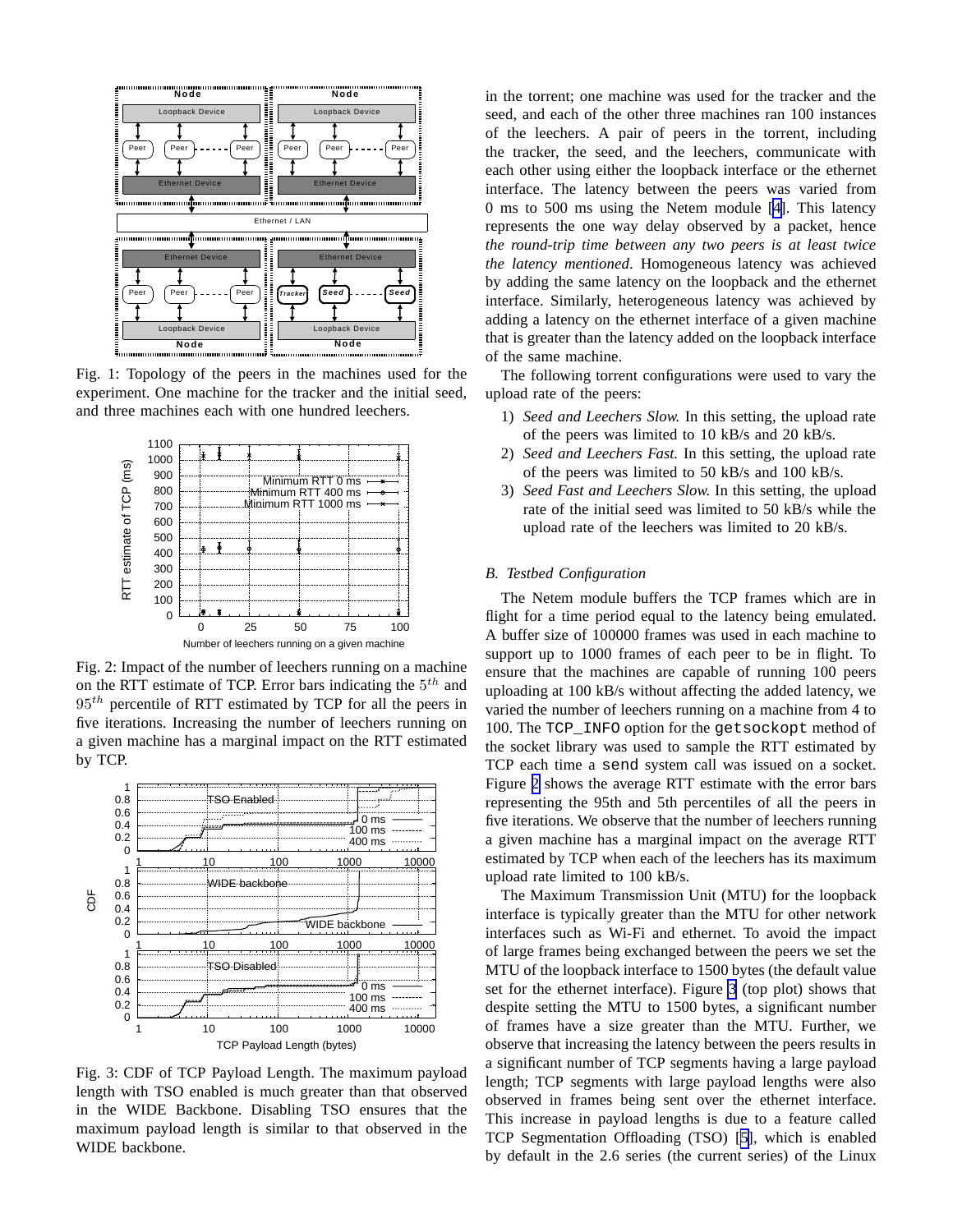<span id="page-3-0"></span>

Fig. 4: Impact of latency on the Download Completion Time. RTT values mentioned are twice the latency added on a link using Netem. The latency increases the download completion time by at most 15%.

kernel. TSO enables the host machine to offload some of the TCP/IP implementation, such as segmentation, and calculation of IP checksum, to the network device. Further, to enhance the throughput, TSO supports the exchange of data in frames of sizes that can be greater that the underlying MTU size. The increase in the frame size can result in significant improvement in throughput; however, this improvement depends on various factors such as CPU processing power and the amount of data being transferred [[6\]](#page-5-0). Figure [3](#page-2-0) (middle plot) shows the packet lengths obtained from the publicly available traces of the Internet traffic in the WIDE backbone [\[7](#page-5-0)]. The values presented are from the sample taken on the WIDE backbone on November 29, 2009. As hardware support on all the devices in the communication link is essential for handling large segments, the graph shows that the devices on most of links (including end hosts or intermediate nodes) in the Internet do not support TSO. In this paper we restrict ourselves to study the impact of the latency, hence TSO was disabled in the subsequent experiments. Figure [3](#page-2-0) (bottom plot) shows that the maximum payload length of the frames is similar to that observed in the Internet when the MTU is set to 1500 bytes and TSO is disabled.

The impact of the homogeneous latency and heterogeneous latency between the peers are presented in the subsequent sections. The plots presented are the outcome of 10 iterations.

#### III. HOMOGENEOUS LATENCY

We now present the impact of homogeneous network latency between any two peers in a torrent on the download completion time of a file.

#### *A. Presentation of Results*

When the maximum upload rate of the seed and leechers is limited to 10 kB/s, Figure 4 shows that an RTT greater than 200 ms results in the average download completion time increasing by at most 15%. Further, when the upload rate of all the peers is limited to 20 kB/s we observe that the download completion time is not a monotonously increasing function of the RTT; peers having an RTT of 1000 ms have a lower





(a) Distribution of the inter-arrival time of messages at the initial seed when RTT between peers is 0 ms.

(b) Distribution of the inter-arrival time of messages at the leechers when RTT between peers is 0 ms.

Fig. 5: Distribution of the inter-arrival time of data messages when the RTT between the peers is 0 ms.





(a) Distribution of the inter-arrival time of messages at the initial seed when RTT between peers is 400 ms.

CDF

(b) Distribution of the inter-arrival time of messages at the leechers when RTT between peers is 400 ms.

Fig. 6: Distribution of the inter-arrival time of data messages when the RTT between the peers is 400 ms.



Fig. 7: Distribution of the inter-arrival time of messages at the initial seed and leechers when RTT between peers is 1000 ms.

download completion time compared to peers having an RTT of 300 ms.

However, when the maximum upload rate of the seed is increased to 50 kB/s while that of the leechers is limited to 20 kB/s, we observe that an RTT of even 1000 ms between the peers has a marginal impact on the download completion time of the file. A similar observation is made when the limit on maximum upload rates of all the peers is increased to 50 kB/s; this is also true when the upload rates are limited to 100 kB/s.

Figure 5, Figure 6, and Figure 7 show the distribution of the time between successive send system calls while uploading the blocks (and pieces) of the file being distributed. Figure 5a, Figure 6a, and Figure 7 show that the distribution at the seed is similar for an RTT of 0 ms, 400 ms, and 1000 ms; further, from Figure 5b and Figure 6b, we observe that the distribution at the leechers for upload rates of 50 kB/s and 100 kB/s is the similar when the RTT is 0 ms and 400 ms. This shows that the RTT has a marginal impact on the upload process at the peers when their maximum upload rates are limited to 50 kB/s and 100 kB/s. However, for the upload rates of 10 kB/s and 20 kB/s we observe that the leechers tend to have a smaller time between successive send system calls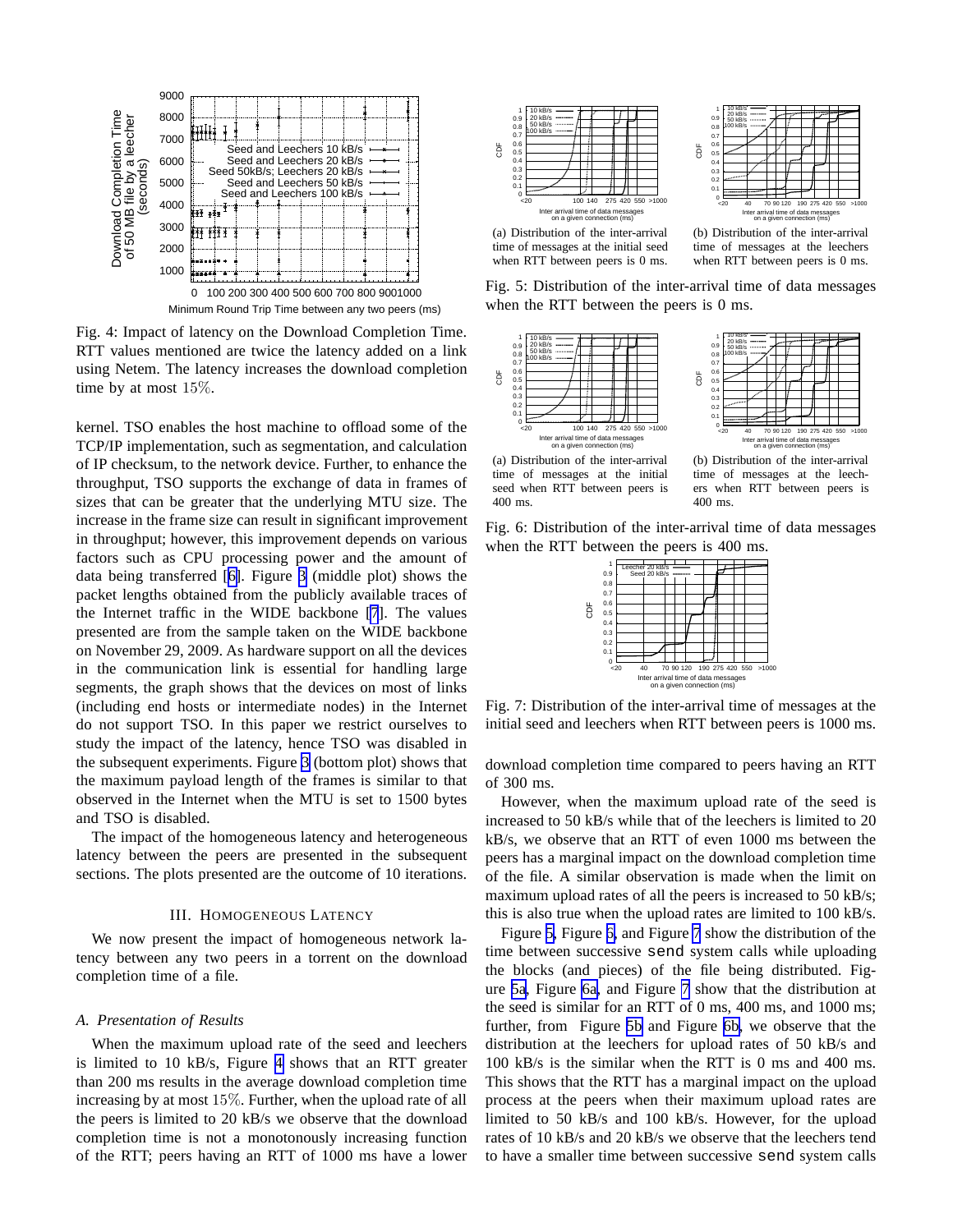<span id="page-4-0"></span>

| AS     | Latency over  | Latency over  |
|--------|---------------|---------------|
|        | Loopback (ms) | Ethernet (ms) |
| $AS_1$ |               |               |
| $AS_2$ |               | 15            |
| $AS_3$ |               | 25            |
| $AS_4$ | 25            | 100           |
|        |               |               |

TABLE I: Latency values for the *ingress* and *egress* of the loopback and ethernet device while emulating an AS on a machine.

when the RTT is 400 ms (or, 1000 ms) compared to an RTT of 0 ms. As the peers can simultaneously upload to many peers in parallel, the low inter-arrival time implies that the upload capacity is being utilized to upload data to a smaller number of peers.

#### *B. Discussion of Results*

For upload rates of 10 kB/s and 20 kB/s, Figure [4,](#page-3-0) Figure [5,](#page-3-0) and Figure [6,](#page-3-0) show that when the time between successive send system calls is less than the RTT, the RTT does not have an impact on the download completion time. Further, we observe that the ramp-up period required to attain a throughput equal to the upload rate of 50 kB/s (or 100 kB/s) does not have an impact on the download completion time. However, we currently do not have an accurate reason for the nonmonotonous increase in the download completion time for upload rates of 20 kB/s.

The above results show that network latency has a negligible impact on the download completion time of a file if the peers are fast (capable of uploading at high rates such as 50 kB/s). However, we observe that the latency affects the download completion time when the peers are slow (upload rates are less than or equal to 20 kB/s). Further, we observe that a single fast seed is capable of mitigating the impact of network latency on a torrent consisting of slow leechers.

#### IV. HETEROGENEOUS LATENCY

The latency between two peers in a given AS, is usually less than the latency between a peer from the given AS and another peer present in an adjacent AS. We emulated ASes by ensuring that the latency on the loopback interface is less than that on the ethernet interface on each of the machines used; hence, two peers running on a given machine have an RTT less than the RTT between a peer running on the given machine and another peer running on another machine. Further, we assume all the ASes to be fully meshed.

#### *A. Abstraction of ASes*

As in the case of homogeneous latency, we consider a torrent consisting of three hundred leechers, one tracker, and one initial seed; we emulated three ASes with one hundred leechers each, while the seed and the tracker were placed in the fourth AS. The four ASes used in these experiments were chosen from a set five ASes; the latency values added on the *ingress* and *egress* of the loopback and ethernet device of the machines while emulating these five ASes are given in Table I.

|                 | $AS_1$              | AS2              | $AS_3$              | $AS_4$   | $AS_5$   |
|-----------------|---------------------|------------------|---------------------|----------|----------|
| $AS_1$          | 8 <sub>ms</sub>     | $40 \text{ ms}$  | $60$ ms             | $210$ ms | $210$ ms |
| AS <sub>2</sub> | $40 \text{ ms}$     | $20 \text{ ms}$  | $80$ ms             | $230$ ms | $230$ ms |
| AS <sub>3</sub> | $60$ ms             | $80$ ms          | $40$ ms             | $250$ ms | $250$ ms |
| AS <sub>4</sub> | $210$ ms            | $230$ ms         | $250$ ms            | $100$ ms | $400$ ms |
| $AS_5$          | $\overline{210}$ ms | $230 \text{ ms}$ | $\overline{250}$ ms | $400$ ms | $200$ ms |

TABLE II: RTT between a pair of leechers. RTT between a leecher in  $AS_1$  and a leecher in  $AS_5$  is 210 ms.

|                  | $AS_1$              | $AS_2$          | $AS_3$              | $AS_4$   | $AS_5$   |
|------------------|---------------------|-----------------|---------------------|----------|----------|
| AS'              | $20 \text{ ms}$     | $40 \text{ ms}$ | $60$ ms             | $210$ ms | $210$ ms |
| $AS'_{\alpha}$   | $40 \text{ ms}$     | $60$ ms         | $80$ ms             | $230$ ms | $230$ ms |
| $\overline{AS'}$ | $60$ ms             | $80$ ms         | $100$ ms            | $250$ ms | $250$ ms |
| $\bar{A}S'$      | $\overline{210}$ ms | $230$ ms        | $250$ ms            | $400$ ms | $400$ ms |
| AS'.             | $210$ ms            | $230$ ms        | $\overline{250}$ ms | $400$ ms | $400$ ms |

TABLE III: RTT between the initial seed and the other peers (except the tracker) in the torrent. RTT between the seed in  $AS'_1$  and a peer in  $AS_1$  is 20 ms.

We now show how Figure [1](#page-2-0) and Table I can be used to find the RTT between a pair of peers.

As a machine is used to emulate an AS, a peer in  $AS<sub>1</sub>$  uses the ethernet interface to communicate with a peer in  $AS_2$ , the RTT between this pair of peer is therefore 40 ms (5+15+15+5); as a peer in  $AS_1$  uses the loopback interface to communicate with another peer in  $AS_1$ , the RTT between this pair of peers is 8 ms (2+2+2+2). Table II gives the RTT values between all such pairs of peers that are initially leechers.

Similarly, from Figure [1](#page-2-0), as the initial seed (henceforth called as the seed) and leechers are placed in different machines, the seed uses the ethernet interface of the machine to communicate with all the leechers present in the torrent. We use  $AS_i'$  to denote that the seed and the tracker are placed in an AS with an inter-AS latency and intra-AS latency equal to that of  $AS_i$ ; for example,  $AS'_1$  implies that the seed and tracker are placed in an AS having the same latency values as  $AS_1$ . Therefore, the RTT between the seed in  $AS'_1$  and a leecher in  $AS_1$  is 20 ms  $(5+5+5+5)$ , while the RTT between the same seed and a leecher in  $AS_5$  is 210 ms. The RTT between the seed and the peers are given in Table III.

From Table II, the RTT between a peer in either  $AS_1$ ,  $AS_2$ , or  $AS_3$ , and another peer in either  $AS_1$ ,  $AS_2$ , or  $AS_3$ , is less than 100 ms. Further, the RTT between a peer in  $AS_4$  and another peer in  $AS_4$  is 100 ms, while the RTT from this peer to any other peer is greater than 200 ms. Similarly the RTT from a peer in  $AS_5$  to any other peer, irrespective of its AS, is greater than 200 ms.

#### *B. Presentation and Discussion of Results*

Figure [8](#page-5-0) and Figure [9](#page-5-0) show the impact of heterogeneous latency on the download completion time of a 50 MB file when the upload rate of the peers is limited to 20 kB/s and 50 kB/s respectively. The X-axis represents the AS of the leechers present in the torrent, and the Y-axis represents the download completion time in seconds; the error bars indicate the minimum and maximum download completion time of the leechers in 10 iterations.

Figure [8a](#page-5-0) shows the outcome of three experiments having the leechers placed in  $AS_1$ ,  $AS_2$ , and  $AS_3$ ; for the first